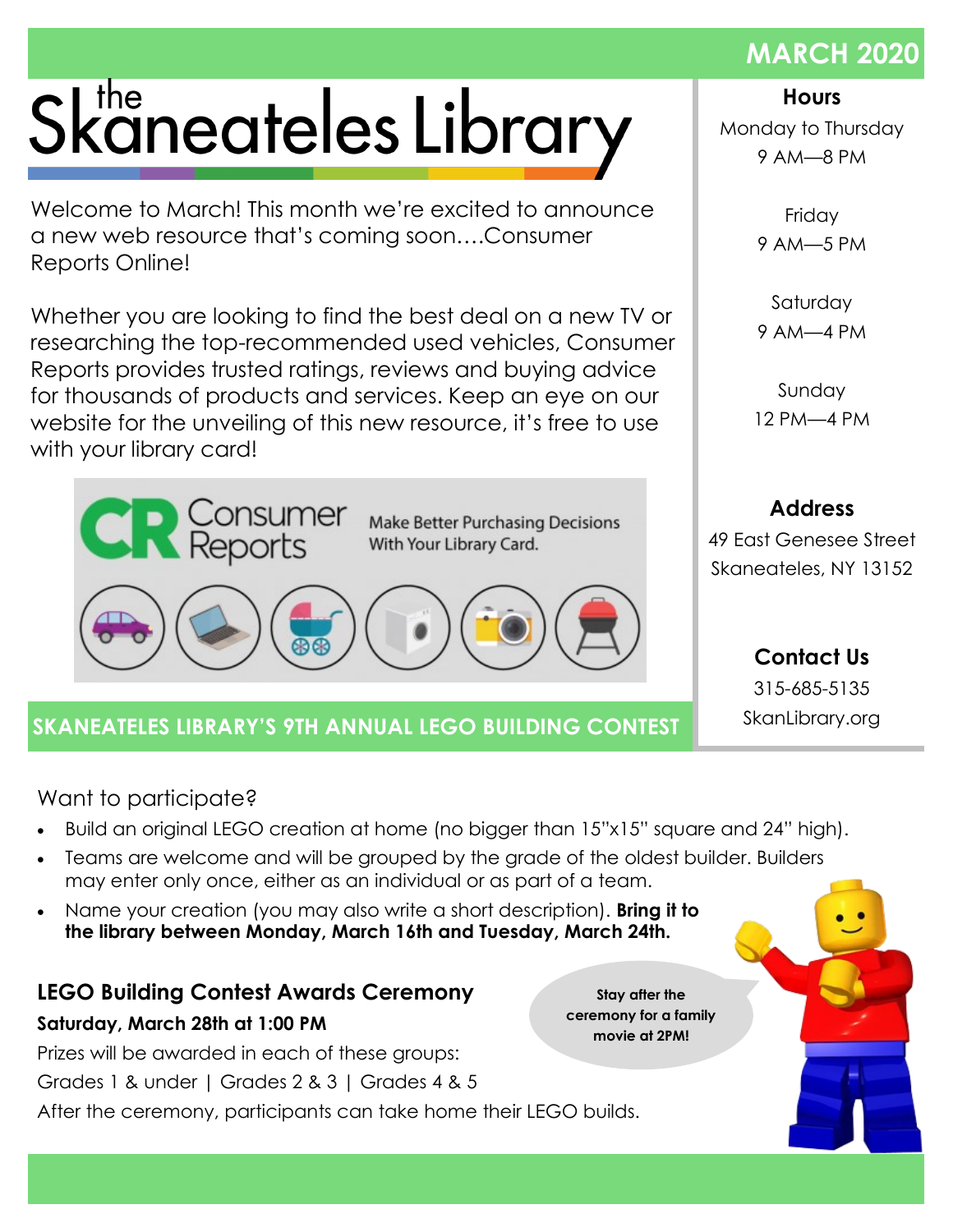# **FOR ADULTS**

#### **Cookbook Club: Mardi Gras Monday, March 2nd at 6:30 PM**

This club meets once a month to share a potluck style meal. All you have to do is bring a prepared dish to share and the recipe that inspired you. *Registration appreciated.*

#### **Skaneateles Library Board Meeting Tuesday, March 10th at 6:30 PM**

The Library Board is made up of community members who volunteer their time and skills to further the mission of the library. All meetings are open and the public is welcome to attend.

#### **Movie Matinee:**

#### *A Beautiful Day in the Neighborhood* **Wednesday, March 11th at 2:00 PM**

Based on the true story of the real-life friendship between Fred Rogers and journalist Lloyd Vogel. Rated PG, runtime 1h 49min. Free popcorn! *No registration.* 

#### **Afternoon Book Club Thursday, March 12th at 1:30 PM**

This month's book is *The Good Neighbor* by Maxwell King. Pick up a book at the circulation desk and get ready for a fun discussion with fellow readers. All are welcome! *No registration.*

#### **Vipassana Meditation Thursdays, March 12th and 26th at 6:00 PM**

Join the Finger Lakes Mindfulness Meditation Group to learn about and practice Vipassana meditation. *No registration.*

#### **Microsoft PowerPoint Basics Friday, March 13th at 11:00 AM**

Learn the basics of Microsoft PowerPoint! Learn how to make a professional-looking presentation. *No registration.*

#### **Sustainable Eating Series: Documentary Screening of** *The Biggest Little Farm* **Wednesday, March 18th at 6:30 PM**

This film follows aspiring farmers as they develop a sustainable farm on 200 acres. Rated PG, runtime 1h 31min. *No registration.* 

#### **Guitar Concert: Eastman Community Music School Saturday, March 21st at 7:30 PM**

The guitarists of the Eastman Community Music School's Youth II Guitar Ensemble will perform a varied program that is sure to keep your toes tapping! The group is directed by Dr. Lynn McGrath. Free. *No registration.*

#### **NEW BI-MONTHLY BOOK CLUB!**

#### **Health & Wellness Book Club Tuesday, March 24th at 6:00 PM**

This month's book is *The Omnivore's Dilemma* by Michael Pollan. Pick up a book at the circulation desk and get ready for an educational discussion with fellow readers. The discussion will be led by Dr. Gregory Steencken, Medical Director of Immediate Care West. *Registration required.*

#### **Sustainable Eating Series: Small Farm Panel Discussion Wednesday, March 25th at 6:30 PM**

How does sustainable farming affect the environment, and how does their produce impact our health? Local Farmers Lou Lego of Elderberry Pond Farm and Dave Laxton will share insights and answer questions on what it means to be a sustainable farmer. This program is brought to you by Sustainable Skaneateles and the Skaneateles Library. *No registration.* 

#### **Friday Film:** *Ford v Ferrari* **Friday, March 27th at 7:00 PM**

American car designer Carroll Shelby and driver Ken Miles battle corporate interference and the laws of physics to build a revolutionary race car for Ford in order to defeat Ferrari at the 24 Hours of Le Mans in 1966. Rated PG-13, runtime 2h 32min. Free popcorn! *No registration.*

#### **Evening Book Club Monday, March 30th at 6:30 PM**

This month's book is *Snow Flower and the Secret Fan* by Lisa See. Pick up a book at the circulation desk and get ready for a fun discussion with fellow readers. *No registration.*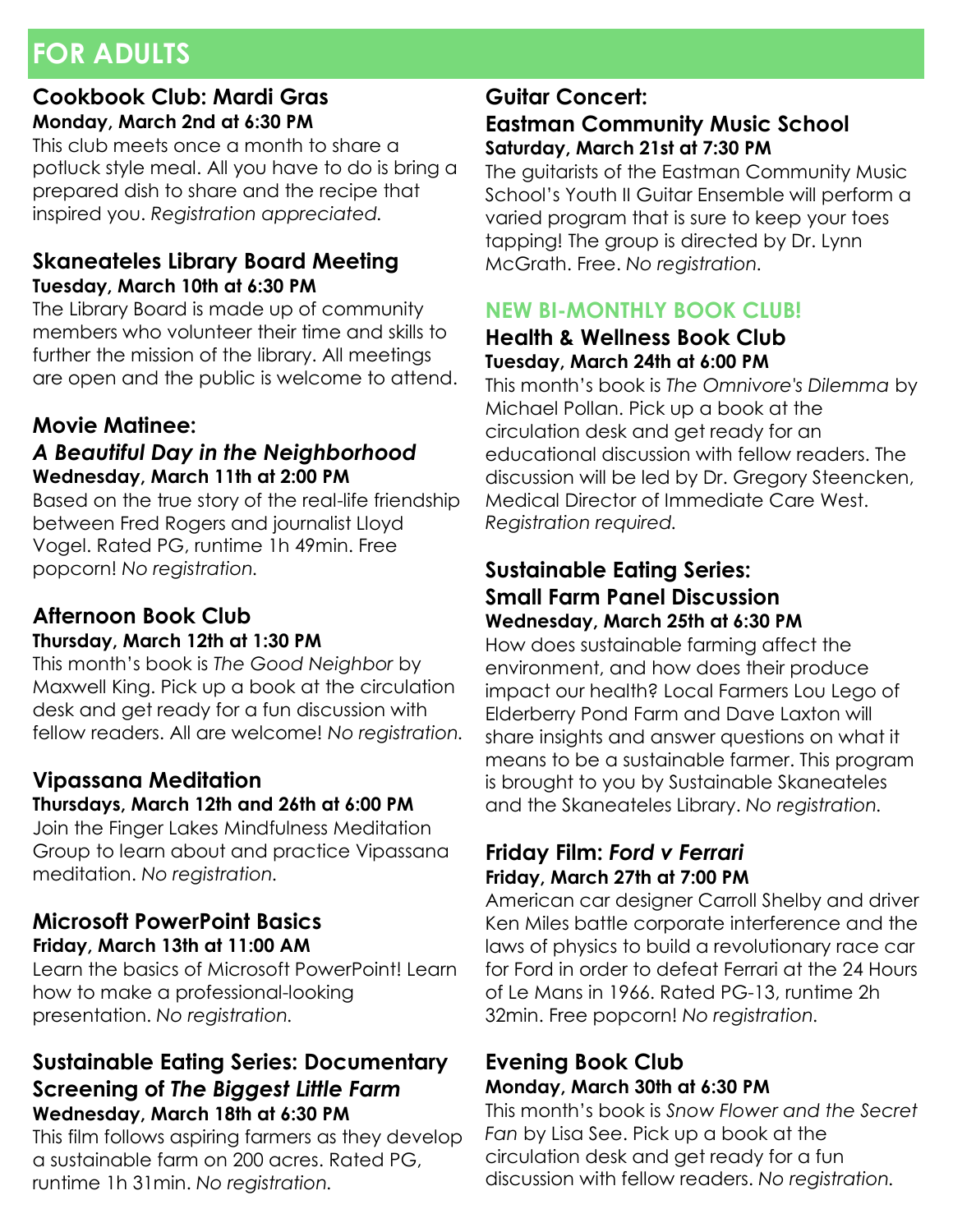# **FOR KIDS**

#### **Chess Club: Winter Session**

**Tuesdays from January 14th to March 10th from 4:00 PM to 5:00 PM (no meeting on Feb. 18th)** Learn to play chess at the lib**rary Du**ring this winter  $\mathbb{R}$   $\mathbb{G}$  is the mill learn the basics of chess. For ages 8 to 12. *Registration required.*

#### **Family Book Club Sunday, March 1st at 2:30 PM**

This month's book is *Her Right Foot* by Dave Eggers. Family Book Club is for families with a child in 1st or 2nd grade. It encourages family read aloud time at home and then brings everyone together at the library for a fun activity. *No registration.*

#### **LEGObots: Ages 6 - 8**

#### **Thursday, March 5th from 4:00 PM - 5:00 PM**

Build a mini-robot using Cubelets, robot blocks that attach to LEGOs. For ages 6 - 8. *Registration required.*

#### **Toddler Craft**

#### **Thursday, March 12th at 11:00 AM**

Join us after story time (10:30 AM – 11:00 AM) to make a craft. *No registration.*

#### **LEGObots: Ages 9 - 11**

**Thursday, March 12th from 4:00 PM - 5:00 PM** Build a mini-robot using Cubelets, robot blocks that attach to LEGOs. For ages 9 - 11. *Registration required.*

#### **LEGO Read & Build Saturday, March 14th at 10:30 AM**

Join us as we read *Roberto the Insect Architect* by Nina Laden and then build our own structures with LEGOs. For ages 5 - 7. *No registration.*

## **Drop-in LEGO Build**

**Friday, March 20th from 1:00 PM - 3:00 PM**

Drop-in the library and build with our LEGO kits. Follow instructions to build something new or use your own imagination. For ages 5+. *No registration.*

#### **Family Movie:** *Spies in Disguise* **Saturday, March 28th at 2:00 PM**

When the world's best spy turns into a pigeon, he must rely on his nerdy tech officer to save the world. Rated PG, runtime 1hr 42min. Free popcorn! *No registration.*

# **Join us for Story Time!**

#### **Preschool Story Time - Tuesdays at 10:30 AM**

Join us for stories and more! For ages 3 - 5 years.

#### **Baby Bounce & Rhyme - Wednesdays at 9:15 AM**

Bond with baby during this short program designed for children from birth to 18 months old.

#### **Read, Sing, Play: Toddler Story Time - Thursdays at 10:30 AM**

Join us for stories, songs and movement. For ages 18 months - 3 years.

*No registration is necessary for our Story Times.*

**All library events are held in Library Hall unless otherwise noted. Library Hall is located on the second floor and is only accessible by stair; there is no elevator access.**